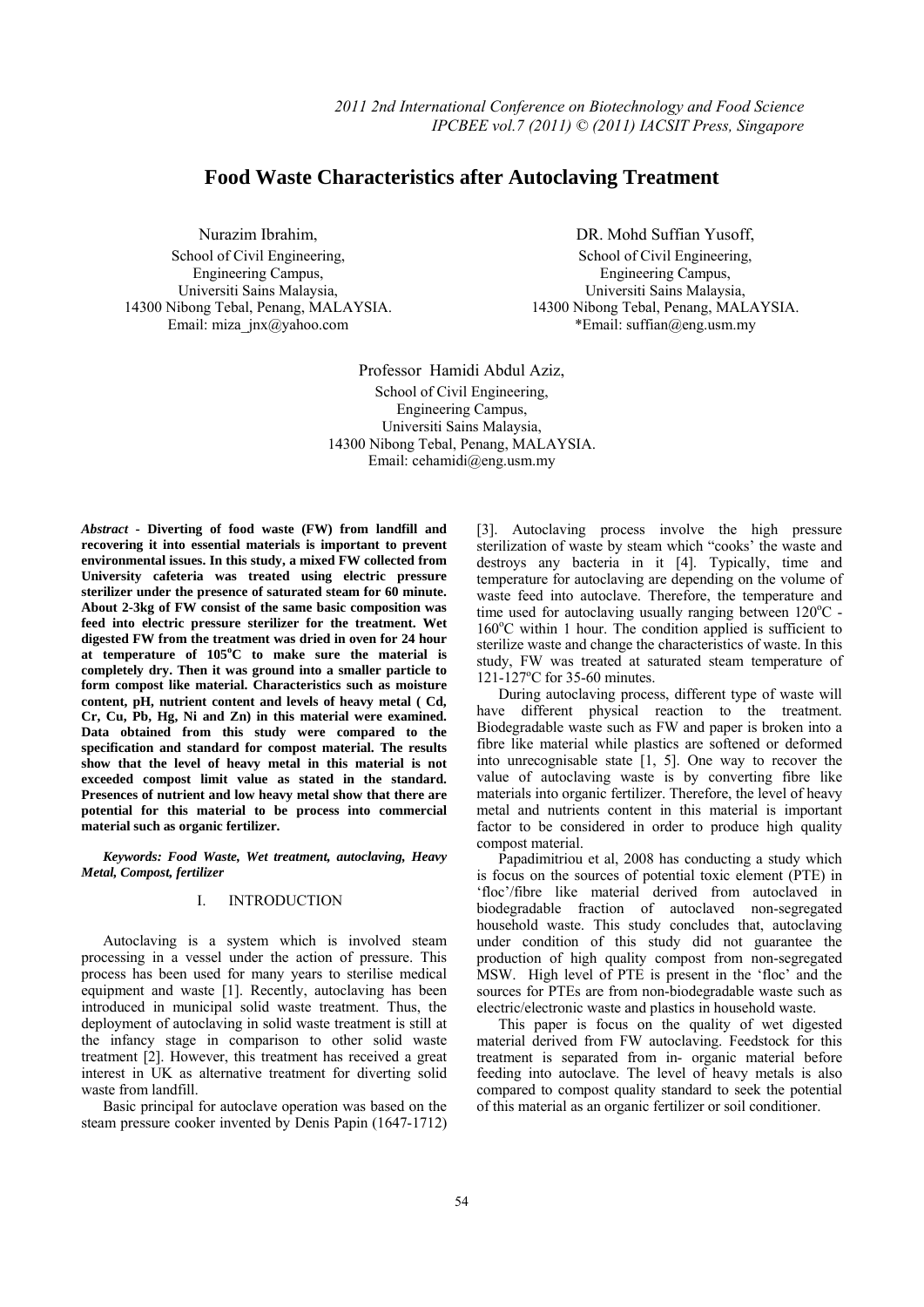#### II. MATERIALS AND METHODS

# *A. Feedstock*

FW feedstock used in this study was collected from USM cafeteria. This feedstock contains of kitchen waste use for cooking and uneaten food that was collected during lunch time which is between 1100 am to 0200 pm. The feedstock composition basically comprise of rice, bones (fish and chicken) and vegetable (include peel skin). Other component such as noodles, egg shell and meat are also present in the feedstock but only in small percentage. Non-pustrecible material (tissue paper, straw, plastic and wrappers) was sorted out manually by hand from the feedstock. Only 2-3kg of FW was taken out from the total FW to feed into autoclave. All sample was contain the same basic component of feedstock.

#### *B. Autoclaving apparatus*

Electric pressure steam sterilizer model 50X from All American was used for autoclaving in this study. The total capacity of this autoclave is 24 L. In order to form a steam during treatment process, autoclave was filled with water to depth not more than 7cm high. Sample prepared from feedstock was fed into inner container of autoclave and sealed with cover unit. Then, autoclave was heat to required temperature and pressure. In this study, autoclaving was operated at temperature  $121^{\circ}$ C to  $127^{\circ}$ C and pressure of 17psi to 21psi. The temperature and pressure was maintained within  $35 - 60$  minute.

## *C. Sample preparation and analysis*

There are not many changes in size after FW undergo autoclaving. Wet digested materials form during autoclaving was transferred and spread into aluminium tray for drying process. During this process, the material was leaved in oven for 24 hours at  $105^{\circ}$ C to allow all the moisture leaving from the material. After that, dried material was ground into

smaller particle using grinder. Then, this material was used for characteristics and heavy metal (Cd, Cr, Cu, Pb, Hg, Ni, and Zn) determination. The content of total organic carbon (TOC) was determined by Walkey-Black method and Total Kjedahl Nitrogen (TKN) was determined using semi-micro kjeldahl method while pH was measured in solution condition by pH meter. Heavy metal content was determined using ICP-AES after digesting sample using standard method (EPA 3050B).

## III. RESULTS AND DISCUSSION

Table I present the characteristics of FW and autoclaving FW. The data show slightly different in value before and after FW undergo autoclaving. All characteristics show slightly increases in value after treatment except for TKN and moisture content.

Nutrient content is critical factor in measuring compost material quality especially if it is going to be use as soil conditioning or organic fertilizer. Excellent quality compost generally contains high concentration of nitrogen, N but no specific value set for phosphorus, P or potassium, K [6]. Therefore, too high or too low of nutrient content will lead to a plant damage. Matured compost should have a value of C: N about 15 in order to avoid nitrogen immobilization when it will apply to soil [7]. The results obtained in this study show that C: N ratio of treated FW is in the range of 18-19. This value is essential to provide enough N nutrients to the soil for planting purpose.

Meanwhile pH value for both untreated and treated FW is within acidic phase. This might be because less of protein decomposition and more organic acid were formed [8]. Thus, pH lower than neutral is able to dissolved certain heavy metal such as Cd, Cu, Pb, Ni and Zn which might help in reducing contamination to soil and plant. Therefore, there is no ideal pH value for compost material. It is depending on the application of the compost and soil condition where the compost is going to be use.

| Analysis         | Unit      | FW 1  | FW <sub>2</sub> | FW <sub>3</sub> | Sample 1 | Sample 2  | Sample 3  |
|------------------|-----------|-------|-----------------|-----------------|----------|-----------|-----------|
| Moisture         |           |       |                 |                 |          |           |           |
| Content          | $\%$ (wb) | 74.68 | 73.11           | 70.88           | 64.16    | 60.64     | 64.36     |
| pH               |           | 4.59  | 4.90            | 4.81            | 5.03     | 4.95      | 4.84      |
|                  |           |       |                 |                 |          |           |           |
| Nutrient Content |           |       |                 |                 |          |           |           |
| <b>TKN</b>       | $%$ (db)  | 1.6   | 1.8             | 1.5             | 1.5      | 1.6       | 1.5       |
| <b>TOC</b>       | $%$ (db)  | 26.2  | 26.8            | 28.9            | 26.8     | 28.6      | 29.3      |
| C: N             | $%$ (db)  | 16.4  | 14.9            | 19.3            | 17.9     | 17.9      | 19.5      |
| Phosphorus, P    | $%$ (db)  | 0.50  | 0.50            | 0.51            | NA       | <b>NA</b> | <b>NA</b> |
| Pottasium, K     | mg/L      | 2.33  | 2.33            | 2.33            | 3.33     | 3.33      | 2.67      |

TABLE I. FOOD WASTE AND TREATED FW CHARACTERISTICS

NA: Not Available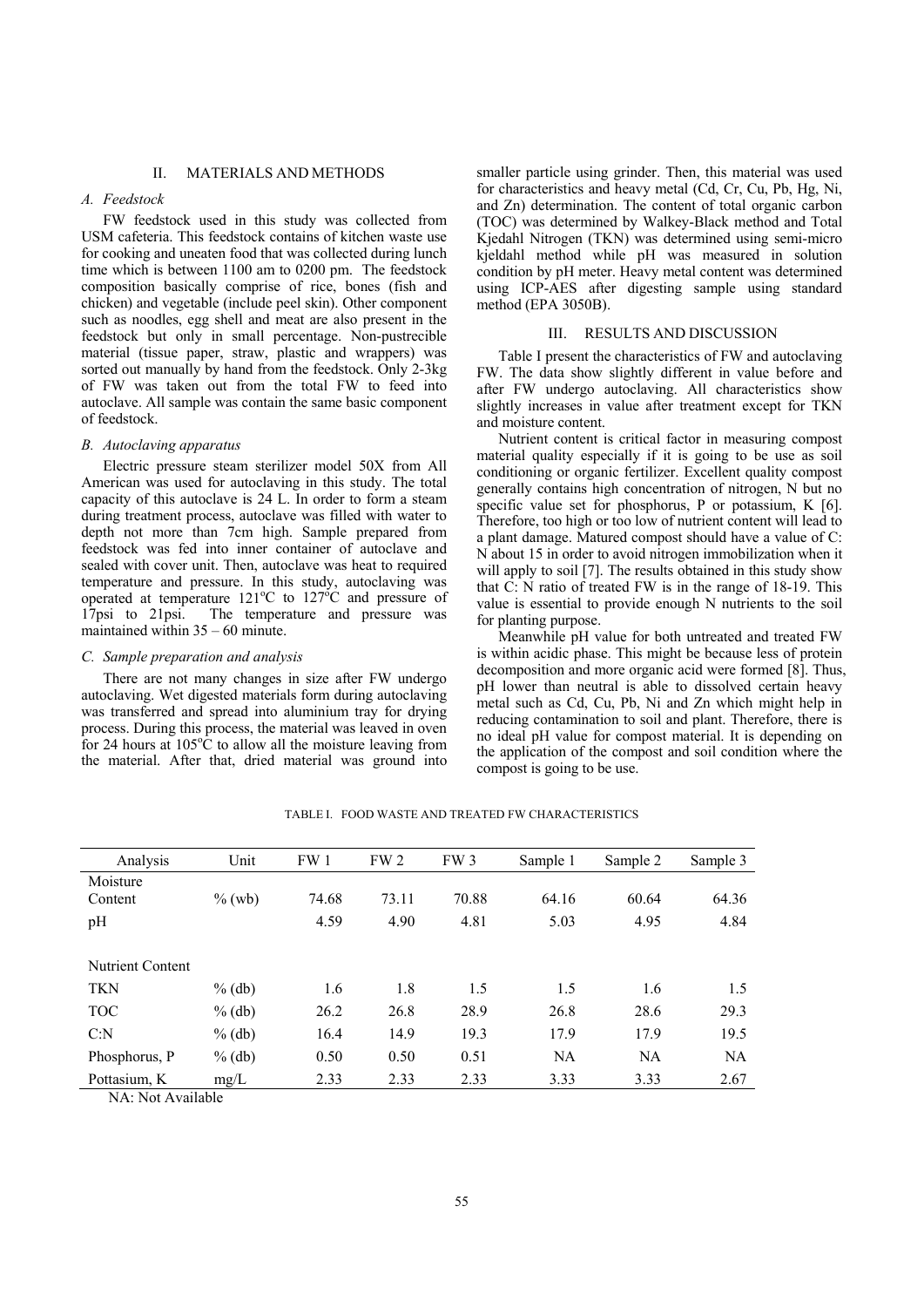High level of heavy metal content will increase the overall burden to the soil and cause phytotoxicity to the plant [9]. Therefore the levels of heavy metals found can vary depending on the sources and composition of the feedstock used [10]. Table II show the value of heavy metal content found in different sources of feedstock. Household floc from autoclaving process has higher value of chromium, cooper, nickel, and zinc compared to Autoclaving FW that used FW as feedstock in this study. Meanwhile, value of Cd in Autoclaving FW is higher than Households floc. This is happen because of the variation in composition of household waste and FW collected. In this study, FW used for the treatment is separated from inorganic materials. Meanwhile household waste is a mix municipal solid waste (MSW) containing variety of solid waste including in- organic materials such as electric/electronic component and batteries which is known as external sources of heavy metal to the floc [5]. This material is main contributor to the cadmium,

chromium, cooper, plumbum, and zinc [5]. As shown in Table II, presence of zinc in Autoclaving FW is so much lower than Households Floc. This is because main sources of zinc are from wood, scrap metal, and batteries where the presence of these materials is barely exist in FW feedstock.

Even though there are no presences of external sources, heavy metal was still detected during analysis of autoclaving FW and FW. The heavy metal obtained mostly inherent from native constituents of the feedstock which is kitchen waste and uneaten food.

Presence of heavy metal is the main factor that restricted application of compost materials for agriculture [9]. Results of autoclaving FW obtained in Table II were compared to the standard compost in a few countries as shown in Table III. Heavy metals content in autoclaving FW obtained is within the range of compost standard shown. Lower value of heavy metal content in autoclaving FW will ensure the safety of this material for application in agriculture.

|  | TABLE II. HEAVY METAL CONTENT IN TREATED SAMPLE FROM DIFFERENT SOURCES OF FEEDSTOCK |  |  |
|--|-------------------------------------------------------------------------------------|--|--|
|--|-------------------------------------------------------------------------------------|--|--|

| Sample                                    |      |      |           | Heavy Metal |      |                |      |
|-------------------------------------------|------|------|-----------|-------------|------|----------------|------|
|                                           | Cd   | Ċu   | <b>Cr</b> | Ηg          | Ni   | Pb<br>61<br>NA | Zn   |
| Households Floc <sup>a</sup>              | 0.65 | 61   | 39        | 0.14        | 16   |                | 720  |
| Autoclaving FW                            | 0.76 | 2.61 | ND        | NA          | 0.64 |                | 41.2 |
| Food Waste                                | 0.55 | 4.93 | ND        | NA          | 1.54 | NA             | 42.4 |
| $a_{\text{caup},\text{coup}}$ $\cdot$ [2] |      |      |           |             |      |                |      |

 $a$  sources : [2]

NA: Not Available

ND: Not Detected

|                                                   | TABLE III.     |           | COMPOST QUALITY STANDARD |             |           |             |          |            |
|---------------------------------------------------|----------------|-----------|--------------------------|-------------|-----------|-------------|----------|------------|
| <b>Compost Standard</b>                           | Cd             | Cu        | Cr                       | Hg          | Ni        | Pb          | Zn       | References |
| UK compost standard<br>(BSiPAS100)                | 1.5            | 200       | 100                      |             | 50        | 200         | 400      | [5]        |
| Italian compost standard                          | 3              | 300       | NA                       | 3           | 100       | 280         | 100      | $[11]$     |
| Korea compost standard<br>Washington, USA compost | 5              | 500       | NA                       | NA          | NA        | 150         | NA       | [7]        |
| Standard                                          | $\overline{2}$ | 750       | NA                       | NA          | 210       | 150         | 1400     | $[7]$      |
| France compost standard                           | 3              | NA        | NA                       | 8           | 200       | 800         | NA       | $[12]$     |
| Netherlands compost standard                      | $0.7 - 1.0$    | $25 - 60$ | 50                       | $0.2 - 0.3$ | $10 - 20$ | 65-100      | 75-200   | $[12]$     |
| Austria compost standard                          | $0.7 - 3.0$    | 70-500    | 70-250                   | $0.4 - 3.0$ | $25-100$  | $45 - 200$  | 200-1800 | $[12]$     |
| Germany compost standard                          | $1.0 - 1.5$    | 70-100    | $0.7 - 1.0$              | $0.4 - 1.0$ | $35 - 50$ | $100 - 150$ | 200-300  | [12]       |

# IV. CONCLUSION

Nowadays, production of environmental friendly products is become priority. Treating FW has many benefits to the environment. There will be less solid waste that goes to the landfill and as the result extended the lifespan of landfill. Whilst, reducing problems which cause by FW such as underground water contamination and green house gases. Autoclaving is a treatment that preserving the actual nutrient in FW while sterilizing bacteria in the waste. Presence of nutrient, shown in table 1 indicates that this material is suitable to be use as soil conditioning or organic fertilizer. Meanwhile, separating process has contributed to the high quality of feedstock